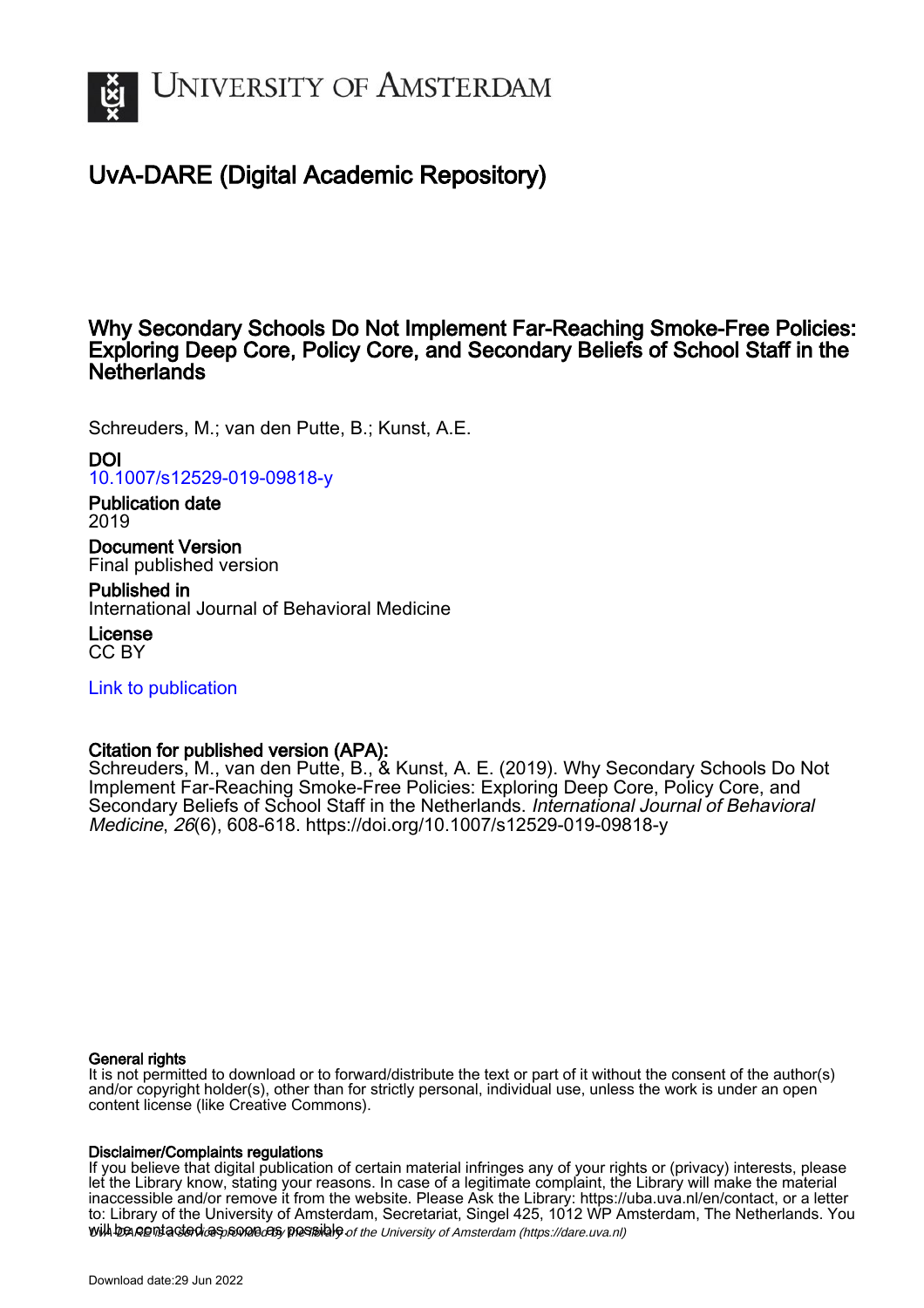#### FULL LENGTH MANUSCRIPT



# Why Secondary Schools Do Not Implement Far-Reaching Smoke-Free Policies: Exploring Deep Core, Policy Core, and Secondary Beliefs of School Staff in the Netherlands

Michael Schreuders<sup>1,2</sup> · Bas van den Putte<sup>3</sup> · SILNE-R consortium · Anton E Kunst<sup>1</sup>

C The Author(s) 2019 Published online: 28 October 2019

#### Abstract

Background Secondary schools that implement smoke-free policies are confronted with students who start smoking outside their premises. One solution is to complement smoke-free policies with prohibitions for all students to leave the school area during school hours, technically making school hours a smoke-free period. However, there are strikingly few Dutch secondary schools that implement this approach. This study explores why staff members in the Netherlands decide not to implement smoke-free school hours for all students.

Method We interviewed 13 staff members, with different functions, from four secondary schools. The analysis was informed by the Advocacy Coalition Framework (ACF) to delve into the values, rationales, and assumptions of staff with the aim to identify deep core, policy core, and secondary beliefs.

Results We identified six beliefs. Two deep core beliefs are that schools should provide adolescents the freedom to learn how to responsibly use their personal autonomy and that schools should only interfere if adolescents endanger or bother others. Three policy core beliefs identified included the following: that smoking is not a pressing issue for schools to deal with; that schools should demarcate their jurisdiction to intervene in adolescents' lives in time, space, and precise risk behavior; and that implementing smoke-free school hours would interfere with maintaining positive student-staff relationships. One secondary belief identified was that smoke-free school hours would be impossible to enforce consistently.

Conclusion This paper was the first to demonstrate the many beliefs explaining why schools refrain from voluntary implementing far-reaching smoke-free policies.

Keywords Adolescents . Schools . Smoking . Smoke-free . Tobacco control . Advocacy coalition framework

## Introduction

Adolescent smoking in European countries remains an issue [\[1](#page-10-0), [2](#page-10-0)]. Most European governments, therefore, increasingly compel secondary schools to implement smoke-free school

 $\boxtimes$  Michael Schreuders [m.schreuders@amc.nl](mailto:m.schreuders@amc.nl)

- <sup>1</sup> Department of Public Health, Amsterdam Public Health Institute, Amsterdam UMC, University of Amsterdam, Amsterdam, The Netherlands
- <sup>2</sup> Faculty of Social Sciences, Unit of Health Sciences, Tampere University, Tampere, Finland
- Faculty of Social and Behavioural Sciences, Amsterdam Public Health Institute, University of Amsterdam, Amsterdam, The Netherlands

policies (SFSPs) that prohibit all from smoking both in school buildings and on the premises of schools. Scientific evidence indeed suggests that this comprehensive approach to SFSPs is more effective than SFSPs that allow smoking in restricted areas and/or exempt certain individuals [\[3](#page-10-0)].

However, the implementation of comprehensive SFSPs does not necessarily stop adolescents from smoking during school hours. Adolescents may simply circumvent comprehensive SFSPs by relocating their smoking to sites outside of the school's premises [[4](#page-10-0)]. This relocation, as a side-effect of SFSPs, brings about its own issues. Firstly, adolescent smoking just outside the school premises (e.g., at the entrance) may increase the visibility of smoking for non-smokers [[5\]](#page-10-0), which has been associated with increases in the susceptibility of non-smokers to initiate smoking and the actual initiation of smoking [[6,](#page-10-0) [7\]](#page-10-0). Secondly, the adolescents at risk of smoking may band together outside the premises and develop pro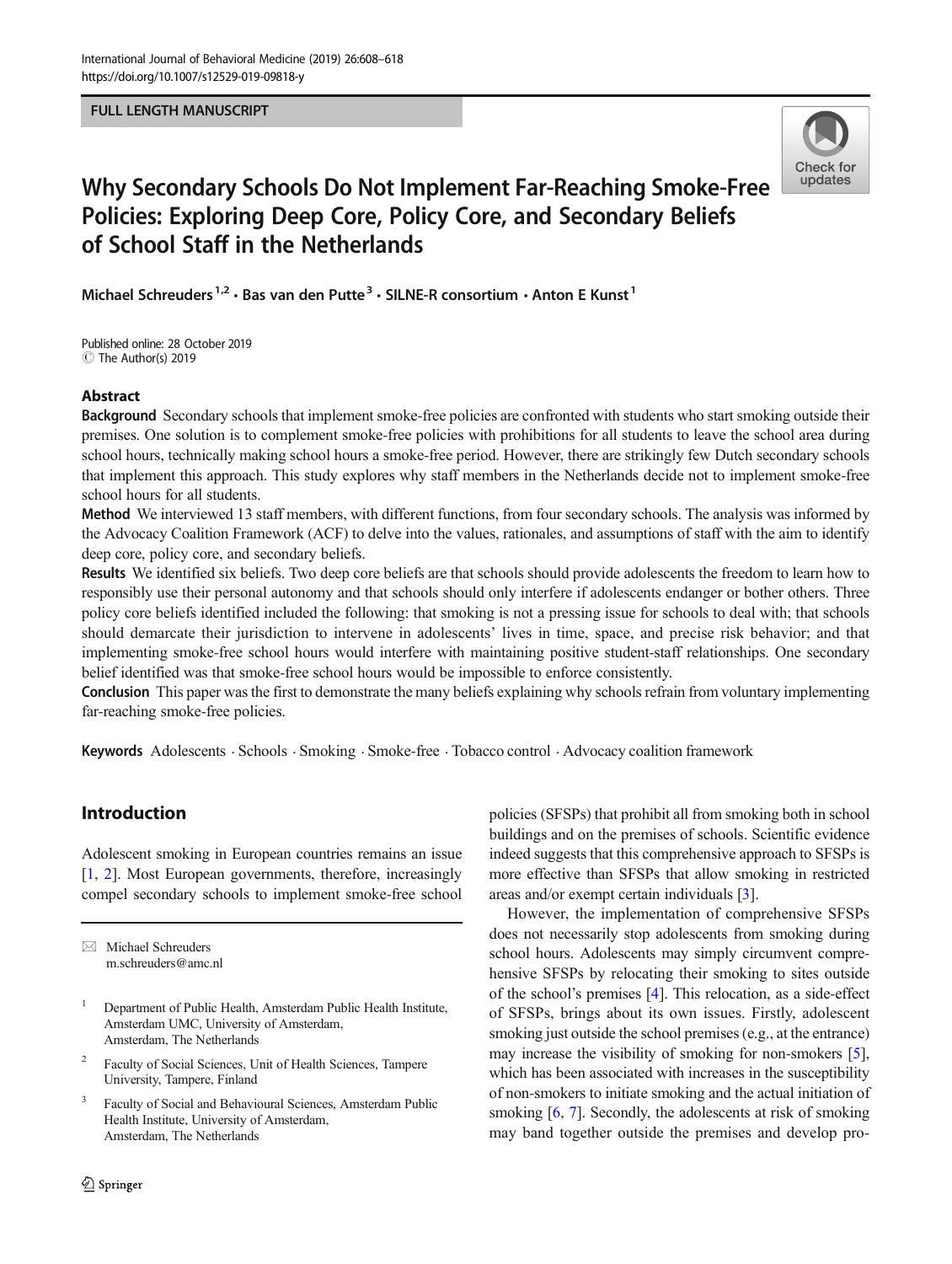smoking social meanings [[8\]](#page-10-0), such as using smoking as a means to challenge adult opposition [\[9](#page-10-0)] and isolate themselves from others [[10\]](#page-10-0).

Complementary to comprehensive SFSPs, some national (e.g., Finland) and regional (e.g., Flanders) governments compel secondary schools to prohibit all adolescents from leaving the school area during school hours. This combination of policies technically makes the school hours an entirely smoke-free period. To our knowledge, the only study so far that compared SFSPs with and without prohibitions to leave the premises of schools took place in Finland. This study indeed found that the former was associated with lower smoking rates [\[11](#page-10-0)]. Currently, the Danish PROVE-DK research project is studying the effectiveness of implementing smoke-free school hours on the smoking behaviors of adolescents enrolled in vocational schools.

Importantly, while most European governments have not adopted legislation on smoke-free school hours, this does not prohibit schools from implementing this rule themselves. Schools indeed have the authority to prohibit adolescents from leaving the school premises. Nonetheless, to our understanding, there are very few schools that choose to do so in order to implement smoke-free school hours for all adolescents. Contemporary scientific literature does not sufficiently help to unpack why this is the case. A first reason impeding research into this area is the fact that studies have commonly focused on the adoption of SFSPs in schools that continued to allow smoking outside the school premises [\[12,](#page-10-0) [13](#page-10-0)]. A second reason is that studies on the adoption of health programs/ policies in schools have largely focused on the identification of mostly external facilitators and barriers. As such, these studies have not fully explored the extent to which staff members' values, rationales, and assumptions may explain the nonadoption of smoke-free school hours [[14](#page-10-0), [15](#page-10-0)].

Gaining a more in-depth understanding on this issue is important for two reasons. First, new insights can inform discussions on how far schools should, can, and would like to go in addressing adolescent smoking. There may be wellfounded reasons explaining why staff members, at least currently, refrain from adopting a stricter stance on adolescent smoking. Second, new insights may allow tobacco control advocates to better convince and support schools to increase their efforts to address the problem of adolescent smoking during school hours.

Thus, the aim of this paper was to explore the considerations of staff members in Dutch secondary schools regarding the implementation of smoke-free measures and reasons for deciding not to make school hours a smoke-free period. The Netherlands is an interesting context for this investigation due to the fact that there is currently no legal obligation for schools to implement health promotion policies and consequently, schools may choose their own priorities [[16\]](#page-10-0). Box 1 provides additional background information on the Netherlands.

Box 1

- Smoking prevalence: HBSC survey data from 2017 on 12–16 years old adolescents showed that 2.1% smokes daily and 5.7% smokes monthly [\[17\]](#page-11-0). National survey data from 2017 on adults showed that 17.2% smokes daily and 5.9% smokes occasionally [[18\]](#page-11-0). Both adolescent and adult smoking is two to three times more prevalent among lower than higher educated individuals.
- National tobacco control environment: Tobacco control in the Netherlands had a slow start, but in 2016 ranks above-average in comparison to other European countries [\[19](#page-11-0)]. Advocacy for more tobacco control is increasing in strength and receiving increasing media coverage. Currently, there is a strong national coalition striving for a smoke-free generation, and the government has involved many stakeholders in an agreement to achieve this goal by 2040. The legal age of sales for tobacco, alcohol, and marijuana products is set at 18 years of age, but the use of these substances by minors is not illegal. Advertising is prohibited and smoking is not allowed in work places and the hospitality industry.
- Public support for tobacco control: The general public increasingly supports existing tobacco control policies as well as the adoption of future tobacco control policies [\[20\]](#page-11-0). This support for future policies is particularly strong when policies are framed to protect children [\[21](#page-11-0)].
- Smoke-free school policies: In 2017, the law only prohibits smoking inside the school buildings, with the exception of ventilated rooms. Nevertheless, at the time of study, more than half the secondary schools had implemented rules that did not allow any smoking inside the school building and at the premises. Dutch national parliament adopted an amendment of the Tobacco Law in February 2016, compelling all secondary schools to implement comprehensive SFSPs before August 2020 (i.e., no smoking inside the building and at the premises). Laws will not compel schools to prohibit anyone from leaving the school premises.
- School-based smoking education: School-based education about smoking is part of the curriculum, predominantly as part of the subjects "biology" and "care." Schools may voluntarily choose to organize additional information campaigns, which is stimulated and facilitated by the national healthy school approach and the regional public health services.

## Theoretical Framework

The Advocacy Coalition Framework (ACF) is a policy process framework that assists in describing policy-making environments and explaining policy change [\[22](#page-11-0)]. The ACF is praised for integrating top-down and bottom-up policy change processes into a single framework. This paper builds on one of its key insights: the likelihood for stakeholders to use their power to adopt new and adapt existing policies depends largely on their belief systems. A belief system consists of three interdependent types of beliefs that determine staff members' opinion about adopting policies that would make the school hours a smoke-free period.

The first type are deep core beliefs. These beliefs are based on societal values that are relevant to a specific policy. Scientific literature suggests that in the Netherlands, like in most Western cultural contexts, staff members' deep core beliefs likely build on two possibly contradictory positions: first, the position that schools should respect adolescents' freedom to choose to smoke cigarettes [\[23](#page-11-0), [24\]](#page-11-0), relating to values of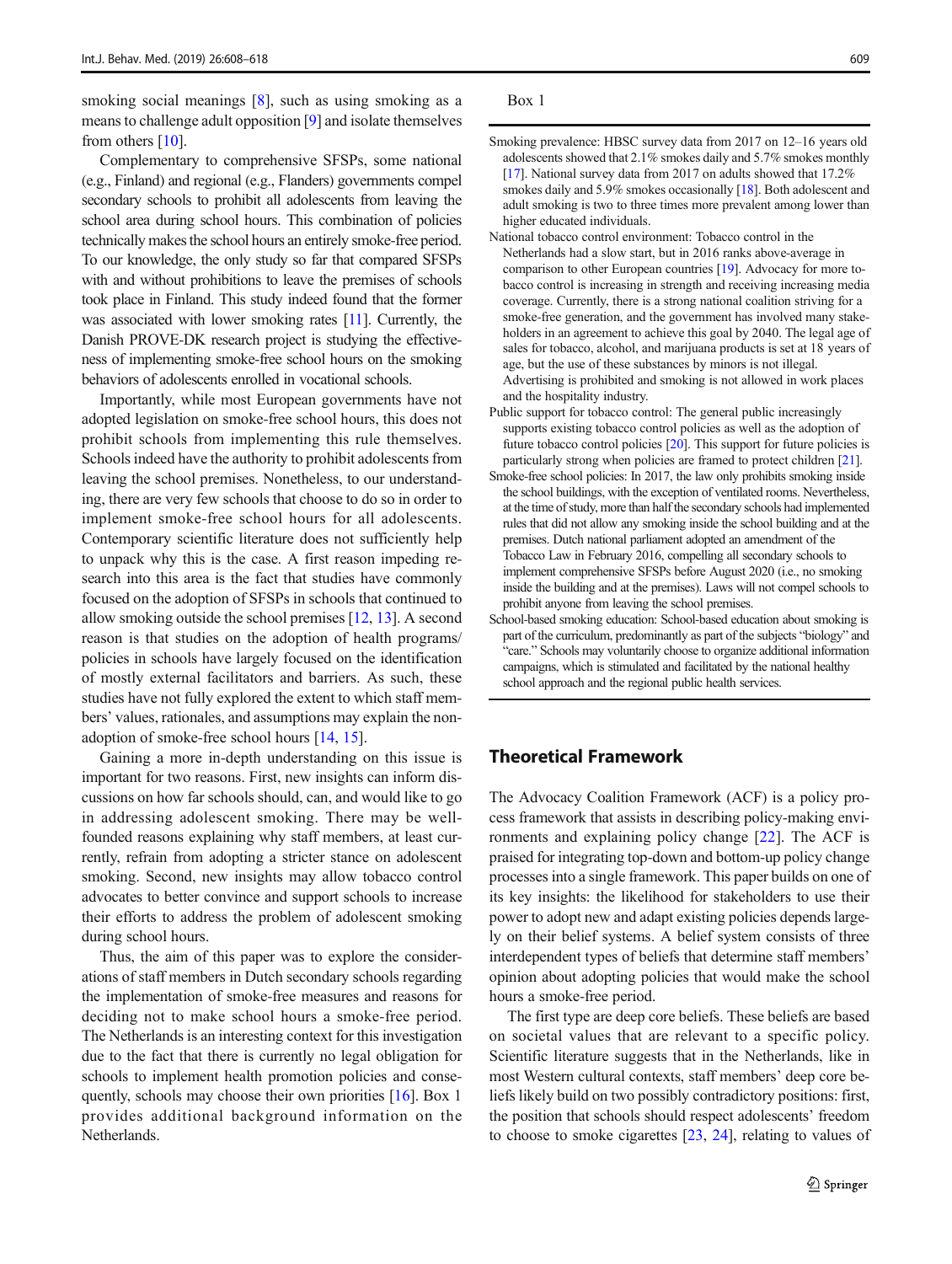individualism and autonomy [[25\]](#page-11-0); second, the position that schools should protect vulnerable individuals against the harms of cigarette smoking and exposure to secondhand smoke [[26\]](#page-11-0), relating to values of solidarity and social responsibility.

The second type of beliefs are policy core beliefs. These beliefs are based on views about the severity of the problem, who is responsible for resolving the problem and what is the preferred mode to resolve a problem [\[22](#page-11-0)]. Scientific literature about schools suggests that implementation of anti-smoking policies is influenced by the views of staff members on a number of areas, such as whether smoking during school hours is a problem, to what extent schools should take the responsibility to deal with smoking, and under what conditions the school should complement the common educative mea-sures with more restrictive measures [[15](#page-10-0), [27](#page-11-0), [28\]](#page-11-0).

The third type are secondary beliefs. These beliefs are based on views about the context-specific feasibility of implementing a policy. Scientific literature provides many insights into what anticipated feasibility problems could underlie secondary beliefs because these are often identified in studies about barriers for the implementation of school health programs. Recurring examples are concerns about finances, resistance from smoking staff members, the absence of government policy, increases in work pressure, and the difficulties to monitor rules [[12,](#page-10-0) [29](#page-11-0), [30](#page-11-0)].

This study therefore identified Dutch school staff members' deep core, policy core, and secondary beliefs explaining why they decide not to implement smoke-free school hours for all adolescents.

### **Methods**

#### Research Design

This study is part of the European SILNE-R project which aims to develop insights for enhancing the impact of tobacco control measures on youth smoking ([http://](http://silne-r.ensp.org/) [silne-r.ensp.org/](http://silne-r.ensp.org/)). Researchers in this project collected qualitative and quantitative data of school staff members and students from end-2016 to mid-2017. For this paper, we performed a secondary analysis on qualitative interview transcripts with school staff members from the city of Amersfoort, the Netherlands. Amersfoort was chosen as it reflects the national average in terms of demography, unemployment rate, income, and proportion of migrants [[31](#page-11-0)]. We also analyzed the quantitative survey data of adolescents, but only to provide background information about the smoking prevalence per school.

#### Sample

Six secondary schools in Amersfoort participated in quantitative data collection. There were no strict selection criteria, except that the final sample of schools should represent all educational levels. The Dutch educational system is tiered and separates adolescents into low (preparation for tertiary vocational school), middle (preparation for college), and high (preparation for university) levels. The first author—whom collaborated in the SILNE-R project—prepared a selection of schools for the purpose of this study, proposing four of these six participating schools based on their differing educational levels. This number of schools was a priori decided by the SILNE-R research consortium before data collection. Representatives of each school were contacted in late-2016 to request their agreement to participate in the qualitative data collection among school staff. All four schools approved.

The first author recruited potential interviewees in person, joined by the contact person at each school, in order to ensure the selection of participants with sufficient experience with smoke-free school policies (e.g., involved in enforcement or decision-making). We purposefully recruited staff members with different functions: principals, teachers, and persons in a supportive role that frequently are in contact with smokers (e.g., janitor, receptionist). All staff members approached agreed to participate. Most interviewees did not have any substantial contact with the interviewer until the interview. In total, 13 interviews were held, three interviews in three schools each, and four interviews in one school.

Table [1](#page-4-0) presents the characteristics of the four schools, including information about the educational level, number of students, percentage of weekly smoking students, and rules on smoking and leaving the school premises. Schools 1 and 3 did not allow any smoking on the premises. Schools 2 allowed smoking on the premises in a designated smoking area for adolescents from the third grade (typically 14–15 years in Dutch system) and later grades (up to grade six, 17–18 years). School 4 had a smoking area for adolescents from the fourth (15–16 years) grade onwards. Schools 1, 2, and 3 allowed adolescents from the third and later grades to leave the school premises during school hours. School 4 allowed this only from the fourth grade onwards. Adolescents who left the premises were not prohibited from smoking just outside the school premises.

Table [2](#page-4-0) presents an overview of the participants and information about their function, smoking status, age, and sex.

#### Data Collection

The interviews followed a semi-structured interview guide that was pilot tested at school 1. The interviews were held at the beginning of 2017 by the first author; a male, Dutch 27-year old (MSc, PhD candidate) with substantial training and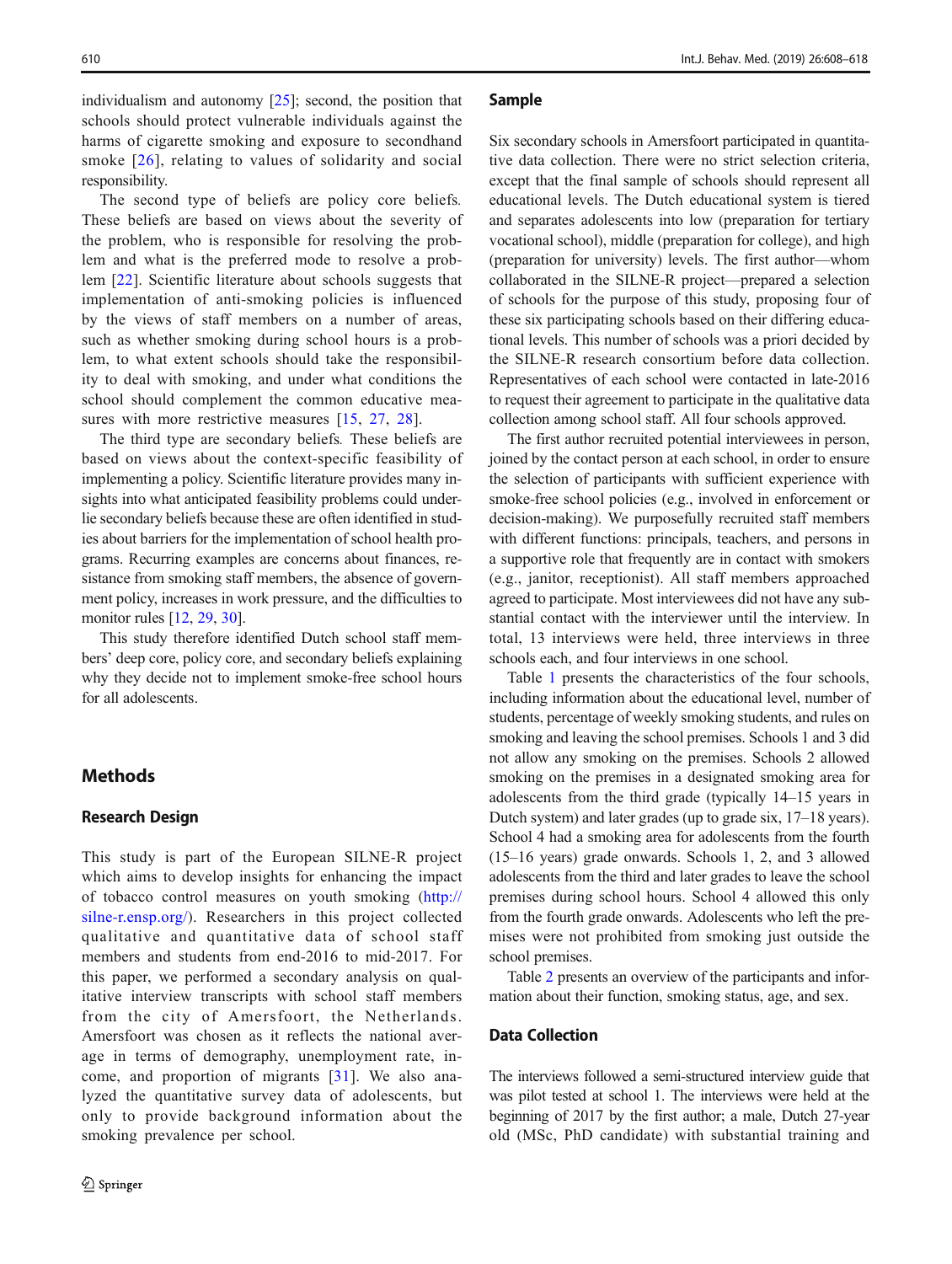<span id="page-4-0"></span>Table 1 Overview of the schools and their characteristics

| School         | Educational level | Student weekly<br>smoking $(\%)$ | Number of<br>students | Permission to smoke for students            |
|----------------|-------------------|----------------------------------|-----------------------|---------------------------------------------|
|                | Middle            | 6.6                              | 750                   | 3rd graders and above, outside the premises |
| 2              | Middle and high   | 7.0                              | 1000                  | 3rd graders and above, in a designated area |
|                | Low               | 21.5                             | 350                   | 3rd graders and above, outside the premises |
| $\overline{4}$ | Low               | 18.8                             | 250                   | 4th graders and above, in a designated area |

experience in qualitative data collection and analysis. The interviews took place in a quiet room in each school with no others present, were held in Dutch, and lasted between 45 and 60 min.

The interviewer first introduced himself, explained the purpose of the interview and participants' right to confidentiality in scientific research, and asked the interviewee for their written consent and approval to voice-record the interview. Each interview began by asking staff members to talk about the school, their tasks in the school, and how long they have been working for the school. Then, participants were asked about the current school rules that apply to smoking and the adoption process that led to the current rules. They were also probed into explaining why the school does not make school hours a smoke-free period for all adolescents. The interviewer avoided as far as possible that participants would feel judged when asking why they choose not to do something. Strategies to do so included gradually steering the interview into these topics as well as emphasizing that the interviewer simply was interested in understanding why (e.g., "Now I am going to play devil's advocate, but why is it that…"). After sufficiently exploring the adoption of the current school smoking rules, the interview concluded by the interviewer posing the question: what would facilitate schools in becoming entirely smoke-free in the future.

Table 2 Overview of participants

| School         | Code | Function       | Smoker         | Age | Gender |
|----------------|------|----------------|----------------|-----|--------|
| 1              | 1T   | Teacher        | N <sub>0</sub> | 31  | Female |
| 1              | 1P   | Principal      | No.            | 58  | Female |
| 1              | 1S   | Supportive     | <b>Yes</b>     | 47  | Male   |
| 1              | 1ST  | Senior teacher | No.            | 34  | Male   |
| 2              | 2S   | Supportive     | No.            | 61  | Female |
| 2              | 2P   | Principal      | No             | 50  | Male   |
| $\overline{2}$ | 2T   | Teacher        | Yes            | 61  | Male   |
| 3              | 3P   | Principal      | No.            | 52  | Female |
| 3              | 3T   | Teacher        | No             | 36  | Female |
| 3              | 3S   | Supportive     | No             | 54  | Male   |
| $\overline{4}$ | 4T   | Teacher        | No.            | 35  | Male   |
| 4              | 4S   | Supportive     | No.            | 46  | Female |
| 4              | 4P   | Principal      | No             | 61  | Female |

The participants were asked following the interview to fill out a short questionnaire about their age, gender, formal position in school, and smoking behavior. The first author made field notes immediately following the interviews. The impression was that most participants responded freely to the interviewers' questions, but that participants' initial responses could become more nuanced as the interview progressed.

#### Data Analysis

Each interview was transcribed verbatim in Dutch using the voice-recording and translated into English. These English transcripts were then uploaded in MAXQDA12 (VERBI GmbH, Berlin, Germany). This is a software package for electronically organizing and coding qualitative data. We applied a thematic analysis [\[32](#page-11-0)], using a preliminary coding scheme based on the ACF belief system, distinguishing between deep core, policy core, and secondary beliefs, while also inductively analyzing the raw data.

The first author started the analysis of the raw data by reading and re-reading all transcripts, coding any piece of text that could explain why a school should or should not make school hours a smoke-free period, and categorizing similar codes into categories. To follow, this data was analyzed for themes throughout the categories and associated coded pieces of text. These were subsequently juxtaposed to each other and combined into coherent and distinct deep core, policy core, and secondary beliefs about the adoption of smoke-free school hours. The analytic steps after in-text coding and categorizing involved intensive collaboration between all authors, including the colleagues participating in the SILNE-R consortium, to construct, review, and interpret the themes with view to the original data and to establish and find consensus on the final beliefs. Agreement was reached among the authors on the six beliefs presented in the "Results" section.

## Results

We identified two deep core beliefs, three policy core beliefs, and one secondary belief. In the subsections that follow, each of these are presented and discussed.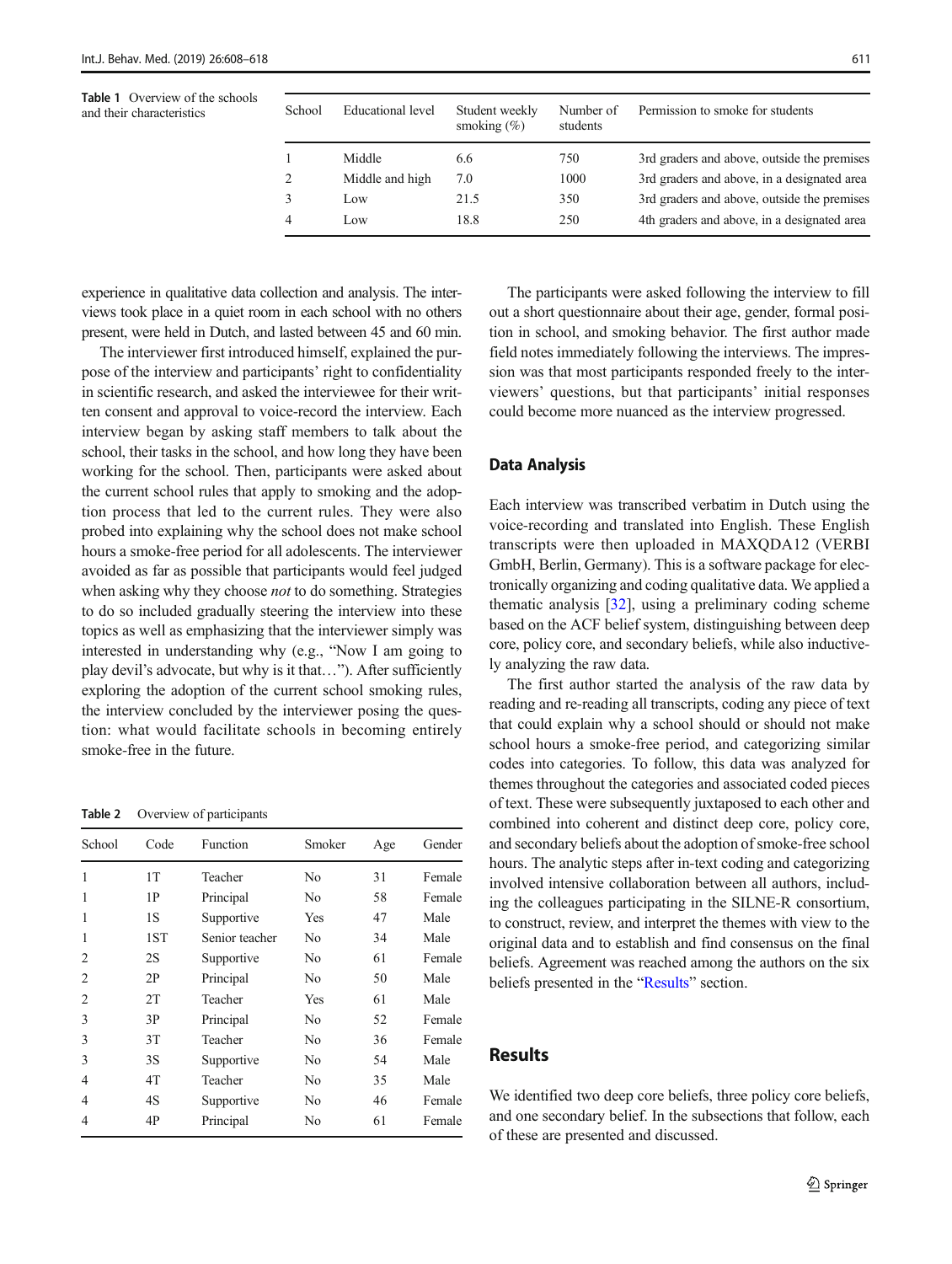## Deep Core Belief: Schools Should Provide Adolescents the Freedom to Learn How to Make Responsible Use of Their Personal Autonomy

Staff members argued that schools should take into account that there is a difference in the developmental needs between younger and older adolescents. The exact age demarcation between younger and older adolescents differed between the schools. This aside, the "general tendency that schools have" (3P) is to consider those from about the third grade (i.e., from 15 years of age) to be the older adolescents.

Schools should "keep an eye" (3P) on the younger adolescents by prohibiting them from leaving the school premises during school hours. This choice for being "rather protective of our [younger] students" (1P) is based on the belief that "they are not yet mature enough to make good use [behave responsibly] of the time they spend outside of the school" (1S). Schools therefore, want to "guarantee parents that their children are in the school [under supervision]" (2S).

The older adolescents, in contrast, are perceived as "wiser and smarter" (4T), become "more articulate," and "start to investigate, explore and choose their own path" (4S). According to interviewees, schools should, therefore, offer older adolescents the opportunity to leave the school premises but simultaneously set "rules that provide them a clear-cut structure" (2P) in order to ensure they learn to make responsible use of the freedom to make independent choices.

[We] should give them a bit more freedom (…) but the rules clearly state that the moment you [the student] abuse that freedom, then we can tell you that you're no longer allowed to leave the school premises during school hours (1ST).

Staff members, in this perspective, explicitly stated that life is more than the secondary school environment and that schools should therefore, "prepare them for the real-world" (1P). As such, smoking during school hours was framed as an available choice that the older adolescents themselves are responsible for.

You should give students [older adolescents] the freedom to decide what they're going to do. And if that includes smoking, then, well, alright. So be it. But it's still a choice that you're making. You're [as school] trying to make people aware of why they're doing some things (…) We won't say: "careful, you're not allowed to do that." Because you carry the responsibility of your own well-being (1S).

I don't feel responsible for them [older adolescents]. They should just decide for themselves, and everyone wants to try... During my younger years, I also wanted to see what smoking was like (3S).

"demotivation policy" by some staff members—was reasoned to decrease adolescents' smoking uptake by influencing the attractiveness of the choice to smoke, while still respecting older adolescents' autonomy to choose to smoke. Deep Core Belief: Schools Should Interfere If Adolescents Endanger or Bother Others

> Staff members did not consider adolescents' smoking to be a problem as long as they were not endangering or bothering others.

> Nevertheless, staff members argued that schools should demotivate older adolescents from choosing to smoke by making the smoking spots "uninviting" (2S) and as "unattractive as possible" (4S). This approach—referred to as

It's simple: smoking is not good for your health. But do I make a fuss about it? I don't really make a fuss about it (…) what is important is that you're not endangering others, that you're not taking away their safety, and in my opinion that isn't really the case with smoking (1ST).

Staff members discussed two ways in which smokers may bother others and framed these as strong motivations for schools to change the existing rules about where adolescents are allowed to smoke. Firstly, it was argued that smokers may bother non-smokers with secondhand smoke.

Yes, they came to me and said 'sir, we can't sit anywhere, because everyone is smoking everywhere', and that was when I said that we had to do something about it (3S).

Secondly, smokers had a tendency to wander around and cause a nuisance in the residential areas surrounding the school. The interviewees argued that SFSPs make adolescents' wandering worse. All schools, therefore, decided to allow students to smoke at or just outside the school premises because it decreases the nuisance that smokers cause to the surrounding area.

Last year, we created that [smoking] spot because we often had that third- fourth- or fifth-year students that were allowed to leave the school premises that would stand here on the pathway, and then a lot of people would no longer be able to walk past. (…) So then we said: 'You know, we could offer them that structure and keep them in one spot' (4T).

Two staff members from one school argued that the school is progressively (i.e., first the third year, a year later the fourth year, etc.) prohibiting all adolescents from leaving the school premises. The reason to do so was, however, not to further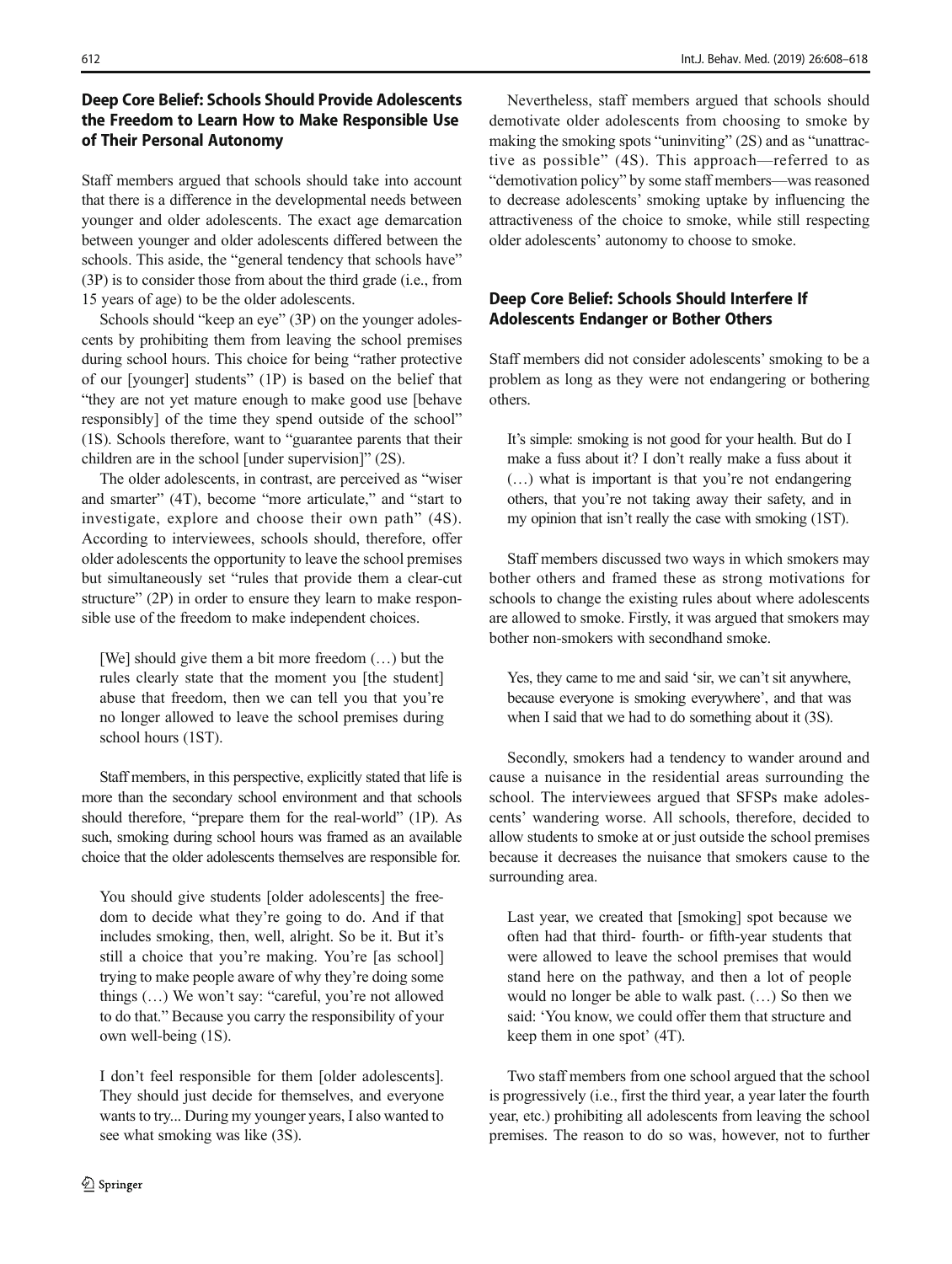decrease smoking but to stop the nuisance that adolescents were still causing to the schools' neighbors.

[We made this decision] because the students wander the streets and trouble our neighbors. They [the neighbors] tell us that 'it's great that you have such a smoking policy, but now they are smoking in front of our yards' (3S).

### Policy Core Belief: Schools Should Prioritize the Pressing Health and Social Issues

Staff members did not consider further decreasing adolescent smoking during school hours as a school priority. According to interviewees, schools' main priority is teaching the set curriculum (e.g., math, history, etc., but also some health-related topics), whereas health promotion per se only becomes a priority if specific behaviors are seen as an issue that is pressing enough. Schools dealt with the health or social issues that they—each school for their own reasons—considered most pressing.

I'm [principle of] a school. I must make sure that my staff, and that my main priority, namely education, is done well. And education does mean that I teach them about being healthy, but it doesn't mean that I enforce a rule, which is difficult to enforce, so strictly that people who already have a ton of work to do [school staff], have even more work to do (2P).

If we as a school are as flexible as we are, then we'll notice that if a problem would arise in some area, that we'd pick up on that and respond to that. For instance, we've noticed that with the current use of WhatsApp, that sexting [sending nude picture of oneself to others] is a much bigger issue in our school than smoking (1ST).

Staff members put forward two central arguments underpinning why smoking during school hours currently is not a pressing issue. Firstly, staff members argued that the attractiveness for adolescents to start smoking during school hours has decreased due to a major shift in the societal perception of smoking.

We still have smokers, but less than before, because the image of smokers has changed over time (…) if I look at the way it was 11 years ago when I started working here, and compare it to the way it is now, then I get the idea that people don't find smoking as cool as they did before (4S).

In parallel to this decrease in attractiveness of smoking, SFSPs were argued to "work sufficiently well" (2P) in demotivating smoking as well as limiting the social interactions between younger adolescents and smokers.

Secondly, the current rules are sufficient to meet the expectations of parents and people living in the school area. Meeting these expectations was considered to be important because it "promotes the school" (4S) and therewith helps the school to attract new first-year students.

It is very strange that pupils who are not 18 are allowed to smoke during school hours... so... yah... why this additional step is not made… I think it has to do with the lack of urgency. We are implementing a smoking policy that works well, of course not perfect, but for the PR-picture it works well. That is obviously always a point (1T).

Staff members' view thus was that schools should not prohibit the older adolescents from smoking during school hours because the measure does not stand in proportion to the problem and does not contribute to improving the schools' image to the outside world.

## Policy Core Belief: Schools Should Demarcate Their Jurisdiction to Interfere in Adolescents' Lives

Staff members explicitly demarcated their jurisdiction to interfere in adolescents' lives in time, space, and the precise risk behavior, and stressed that such demarcation allows staff members to build relationships with students that are independent and complementary to adolescents' parents. The school area was put forward as the natural place for schools to hold authority because the school is "responsible for everyone, and if something happens in school corridors" the school has "to talk to the students and fix it" (2P).

Parents who questioned the school smoking rules (i.e., parents who want to allow their child to smoke at the premises) were categorically refuted. According to interviewees, the parents should know what the schools' rules are and by enrolling their child to a particular school means that they have to agree with the school rules.

I always think that these are our school rules and if you disagree, then take your kid and enroll them at a different school where those rules don't exist, as it always happens over there. But it's always 'my daughter this, my daughter that'. And I think that 'these are simply the school rules'. You signed up for that and you're going to have to abide by it (3S).

Well, that our views differ, which is a reason for us to talk with the parents, but no matter what happens, our [smoking] policy will be enforced (4P).

The staff members, in contrast, also argued that schools have little to say about older adolescents' choice to smoke outside the school area and any adolescents' smoking after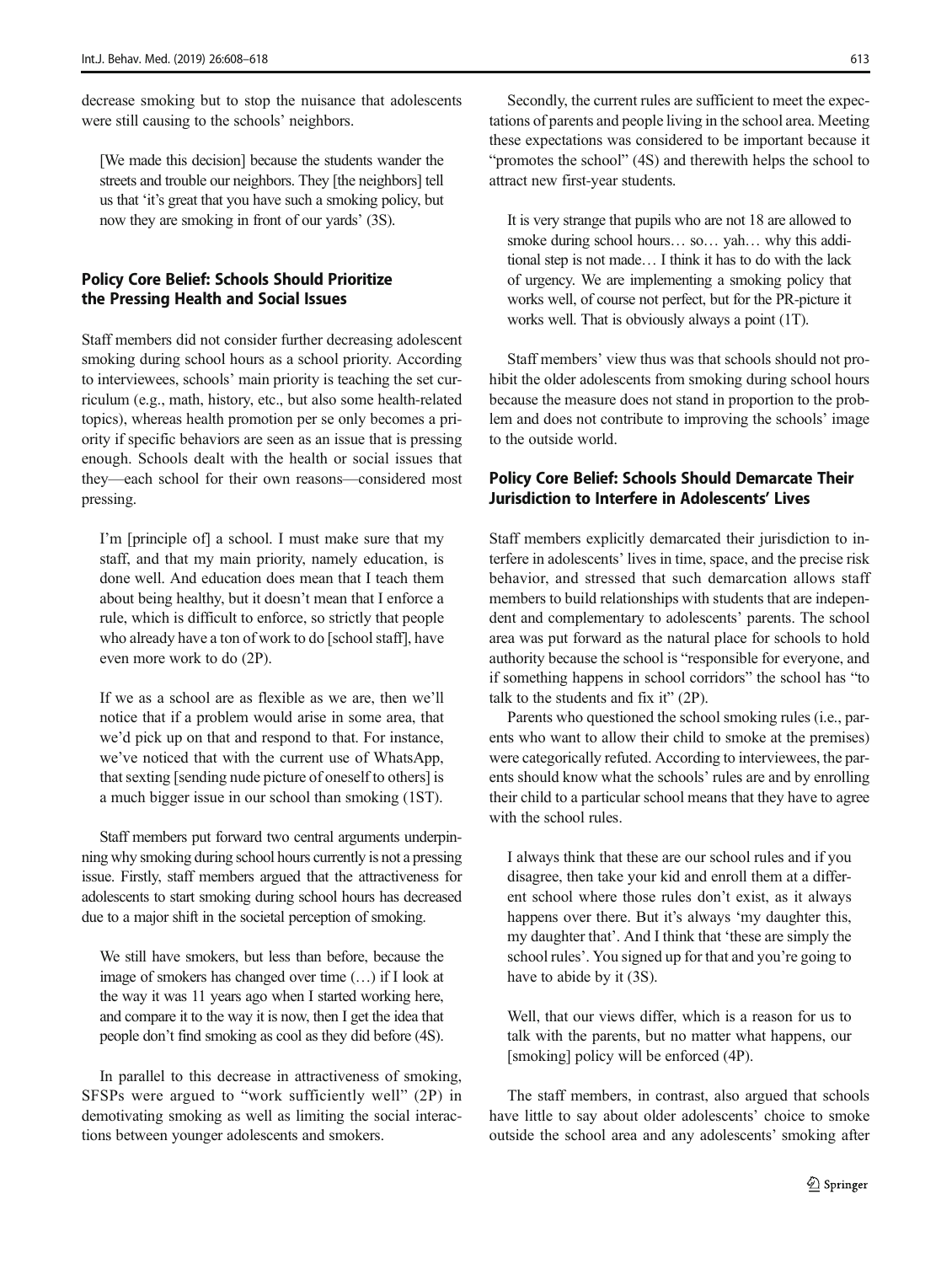the school hours. The only ones who have such authority are the parents.

Then the next step is that you'd want adolescents to stop smoking, but that responsibility really lies with the parents. That's where the next step should take place. Being a school, and you'll notice this, as a school we do have the tendency to take on the role of the parents (…) you have to draw the line at some point (1ST).

Smoking therefore also was not something to bring up in a conversation with parents as long as adolescents adhere to the existing school rules.

If I'd do it [enforce school rules] outside of school hours too and tell them [parents]: 'I've seen your son or daughter [smoking] last night at eight o'clock', then these kids aren't going to trust me anymore. Then they're not going to negotiate with me anymore. I have to be there for them (4S).

In contrast, this physical and temporal demarcation of schools' jurisdiction was less strong for the use of alcohol and drugs during school hours. Adolescents' use of these substances during school hours was strictly forbidden and so the informing of parents was a more common practice.

Yes, sometimes we do [talk about smoking with parents]. If it's a topic that comes up or if we're in a conversation, but we are much quicker to point out the use of alcohol or drugs rather than smoking (3P).

## Policy Core Belief: Schools Should Be Able to Maintain Positive Relationships with Smokers

Staff members argued that maintaining a positive relationship with smokers is of key importance for adolescents to be able to develop, and that strengthening the existing smoking rules with prohibitions to leave the school premises will cause relational difficulties. Firstly, smokers will "find other ways" (4T) to "smoke in secrecy" (2S) and thereby it becomes more difficult for staff members and smokers to form a personal and honest bond. Secondly, prohibiting the addicted smokers from smoking will decrease their ability to "follow classes for three hours straight" (1ST), make them feel "less excited to come to school" and so "there'll be little that they can learn" (4T). Lastly, more strict rules likely lead to continuous conflicts between smokers and staff members because it would be a radical measure to prohibit everyone from smoking for a full day. Avoiding these difficulties was considered particularly important for adolescents growing up in "home environments

with little support" (4S) so that the schools can be a place for them where they feel at home and safe.

Smoking during school hours was accordingly framed as something that some adolescents need—that is, something that they cannot live without and hence schools should have to take this into account.

I just think that we as a school will never be that strict. In this school we have very clear rules, but we also try to take into account the individual [different] situations and needs. And when taking into account these situations and needs, so if there are pupils who smoke, it is just in 'our system' to always look for a solution. That happens with pupils who need extra support and with the other pupils as well, and in this case also with the smoking policy (1T).

So rather than "forcing everything [related to smoke] through rules" (2T), staff members argued that schools should focus on convincing adolescents not to smoke by staying in dialogue with the smokers, talking with them about why they smoke, and educating them about the consequences.

In order to achieve anything, it should be possible to talk with each other, to communicate. You should achieve something together. So if the only thing you're doing is challenging each other [about smoking rules], then I believe you'll never achieve something (1S).

Yes, and it'll [strict smoking rules] work against you. You shouldn't want it. (…) The more you patronize them, the less you'll be able to do with them, because then you're no longer by their side, but you're constantly in conflict about what is and isn't allowed (4S).

## Secondary Belief: Schools Should Only Adopt Rules That They Are Able to Consistently Enforce

The staff members were reluctant to adopt rules that would make school hours a smoke-free period because "you have to be able to enforce rules once you establish them" (1P). This is a prerequisite for adoption because adolescents need clarity about what is and is not allowed; adolescents will make use of ambiguities and therewith undermine schools' authority over adolescent smoking behavior.

If you create a rule, you should be able to enforce it. Else it'll become quite difficult and you'll continually get into discussions (4P).

Staff members mentioned two main issues that would make it difficult to consistently enforce smoke-free school hours.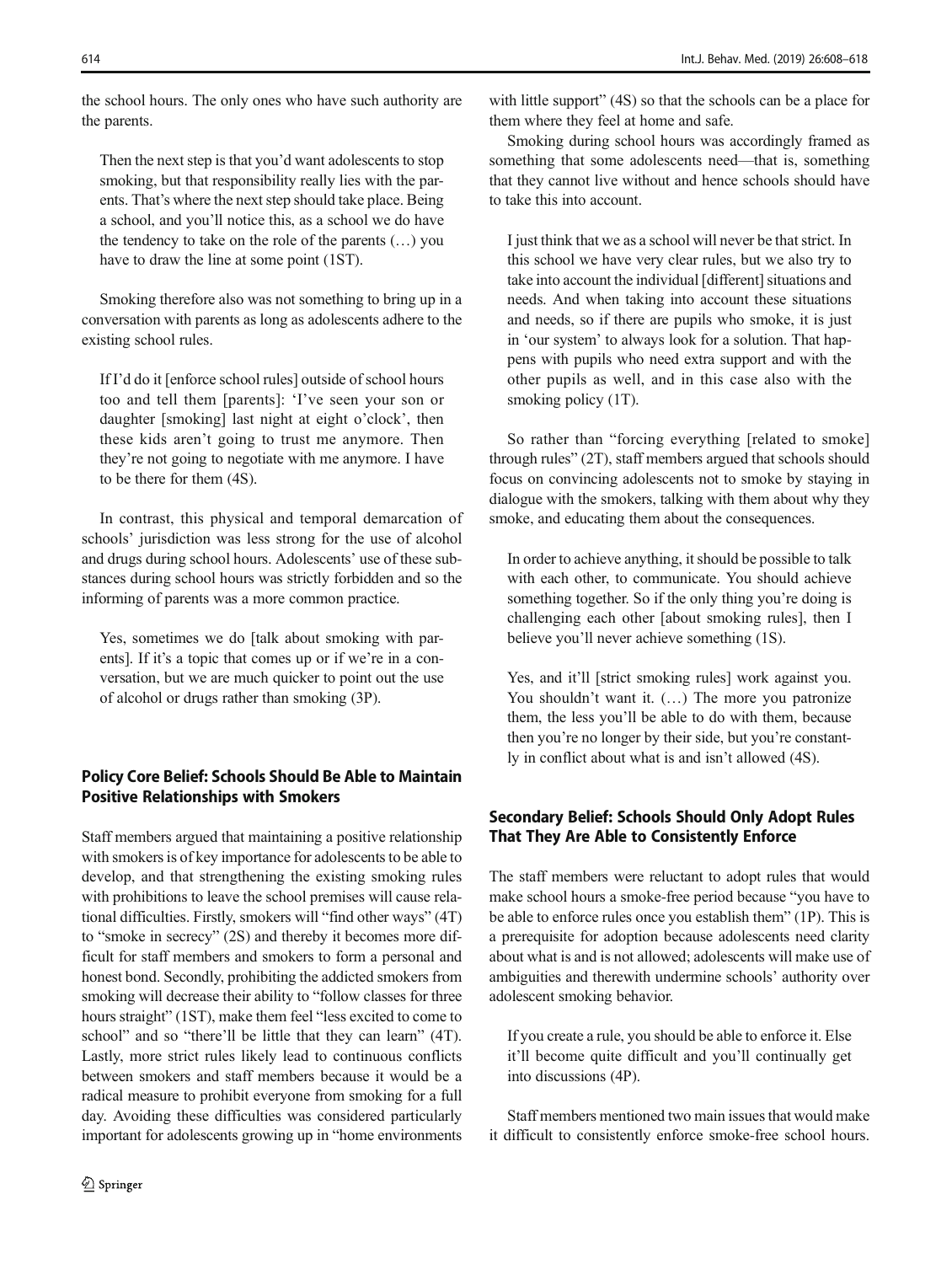First, schools would need to spend more time enforcing the rules than currently is the case because the school premises oftentimes are not closed off from outside (e.g., by a fence) and students have individual schedules, starting and ending their schooldays at different times.

If I would like to make this rule any more strict, which means no one is allowed to smoke on school grounds anymore, and no one is allowed to leave school grounds anymore, and I would like to enforce that, I would have to station people all over the place during each break. They will have to check whether anyone would want to leave school grounds. 'Show me your student card, let's see your school schedule', that's just not realistic (2P).

Well, we can put strict rules in place and that requires a lot of other things from us. The students will find other ways and look for things like that and then we'll constantly be busy with that, and now we all have it reasonably under control (4T).

Second, smoke-free school policies would require the contribution of all staff members. This was considered to be problematic as in some schools there are teachers who even resist to contribute to the currently less strict rules.

They won't do that. No, they'll yell that 'I need my break (3S).

Smoking teachers at some schools, moreover, actively resisted schools' plans to become more strict. One smoking teacher mentioned how he would undermine school authority if it was decided that he was not allowed to smoke in his current shed anymore.

We'll [smoking teachers] be standing on the streets so we won't be breaking any rules, but it does mean that all students will be able to see us [smoke to provoke management] (2T).

One senior teacher made a parallel with existing rules on wearing caps in classes to underpin the need for consistency and why all staff members' contribution is so important.

Wearing caps during class is officially not allowed, and the moment that every teacher consistently enforces that rule, then within a week you won't see anybody wearing caps in class anymore. If there are two or three teachers who deviate from that, then you can be 100% sure that there will be a student who says: 'Well, this other teacher does allow it.' As a result, you won't be able to enforce the rule. So the core is to have clearly established agreements, and to consistently enforce these as a team of teachers (1ST).

#### **Discussion**

Drawing on the Advocacy Coalition Framework, we identified school staff member's deep core, policy core, and secondary beliefs about the adoption of rules that would prohibit adolescents from leaving the school premises to establish smoke-free school hours.

Two deep core beliefs were identified: (i) schools should provide adolescents the freedom to learn how to make responsible use of their personal autonomy and (ii) schools should interfere if adolescents endanger or bother others. Three policy core beliefs were identified: (iii) smoking is not a pressing issue for schools to deal with (iv) schools should demarcate their jurisdiction to intervene in adolescents' lives in time, space, and precise risk behavior (v) implementing smoke-free school hours would interfere with maintaining positive student-staff relationships. The one secondary belief was that (vi) smoke-free school hours would be impossible to enforce consistently.

#### Limitations

There are three limitations that should be taken into account when interpreting the findings. First, we used data that was collected only in one city. Therefore, generalization of these precise beliefs to other schools in the Netherlands, and even more so in Europe, should be done with caution.

Second, our sample size did not allow us to systematically compare between the different school levels or staff functions. We cannot exclude that the beliefs may have somewhat different nuances for staff members in higher versus lower educational schools, or between those in management versus supportive functions.

Lastly, we did not stop data collection upon reaching theoretical saturation during analysis, as our secondary analysis was performed on existing data. Doubts may thus remain about whether we have missed some nuances that would have further enriched the six identified beliefs.

#### Interpretation of Results

The two deep core beliefs build strongly on the Western connotation of personal autonomy: individuals should have freedom over their choices as long as this choice does not violate others' freedoms. Staff members' emphasis on adolescents' autonomy, even if this leads to unhealthy choices, corresponds with evidence that Dutch culture is highly individualistic [\[25\]](#page-11-0). This importance of individual choice and own responsibility was also found among 15–16-year old Dutch adolescents, who including non-smokers—were shown to oppose the adoption of new tobacco control policies that seem to conflict with smokers' right to smoke [\[24](#page-11-0)]. Therefore, it is not surprising to encounter strong resistance against a policy that would constrain the autonomy of all adolescents to leave the school premises.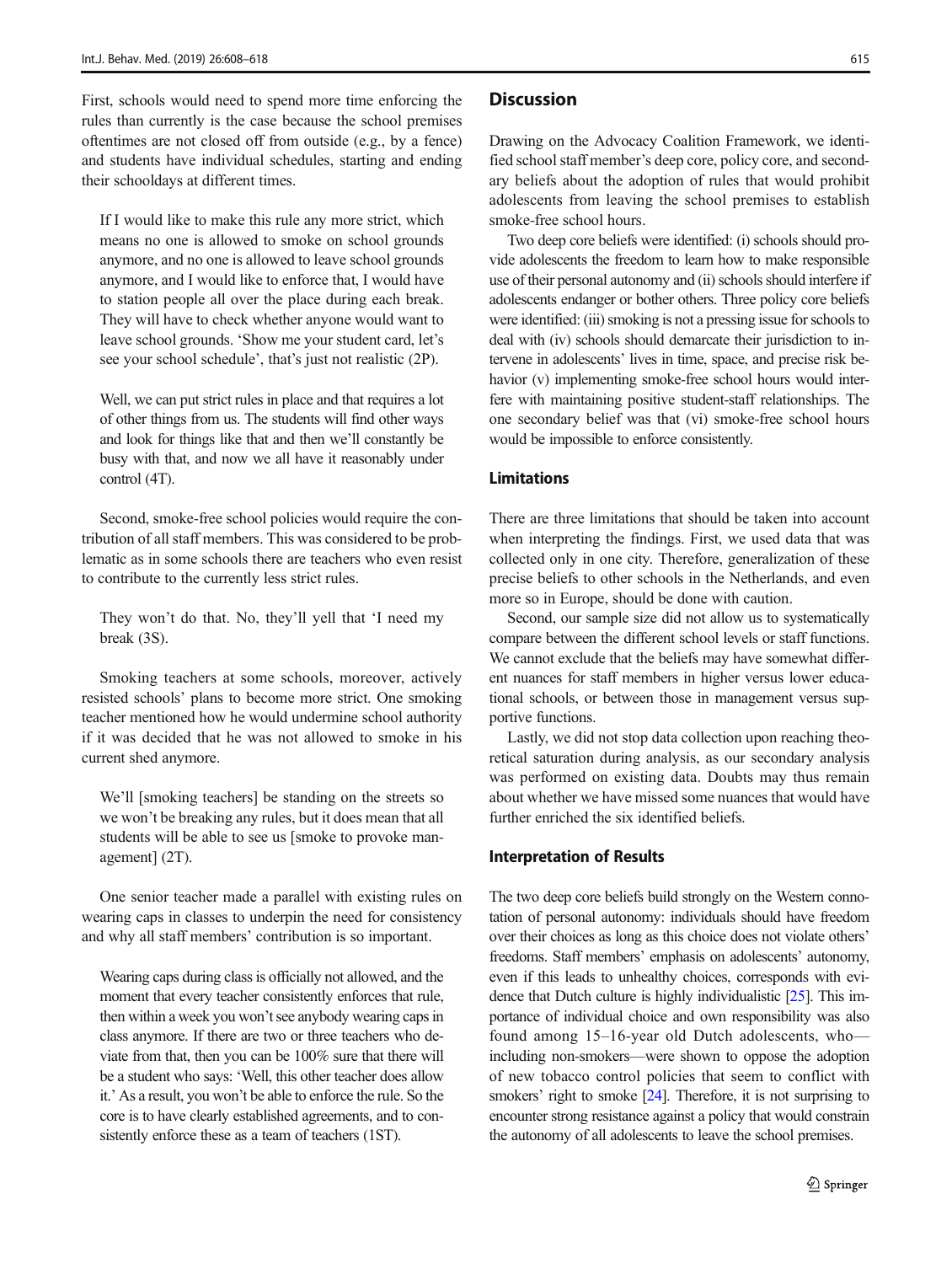Staff members made a distinction between younger and older adolescents when reasoning about schools' current rules on restricting the autonomy of adolescents. Younger adolescents were reasoned to need protection against possible unhealthy choices, whereas older adolescents needed to be granted freedom of choice to develop into autonomous adults. The choice to protect the younger adolescents corresponds with an influential Dutch governmental advisory report stating that minors need protection against their autonomy because they are insufficiently able to oversee the consequences of unhealthy behavior and are insufficiently capable to resist un-healthy temptations that they encounter [\[26](#page-11-0)]. However, it remains difficult to explain why staff members deviate from the advisory report (i.e., minors are below the age of 18) and already consider adolescents from 14/15 years onwards to be sufficiently able to oversee consequences and resist temptations. The two most likely explanations are that the law on the age of tobacco sales has only recently increased from 16 to 18 years (i.e., in 2014) as well as that in earlier times much less was known about the process of neurocognitive development that lasts until a person is approximately 25 years of age [[33\]](#page-11-0).

Two policy core beliefs were that smoking per se is not a pressing issue and that schools should demarcate their jurisdiction to intervene in someone's smoking. These beliefs are interesting given that schools' approaches to the use of alcohol and drugs are much more strict (i.e., prohibited at all times during school hours) than how they deal with smoking. This discrepancy indicates that school staff members in the Netherlands still consider adolescent smoking as a relatively acceptable behavior.

The third policy core belief was that staff members should be able to maintain positive relationships, particularly with the most vulnerable smokers, and that prohibiting them from smoking outside the premises will damage these relationships. A similar prioritization of staff-student relationship over tackling smoking was reported for Scottish teachers [\[29\]](#page-11-0). These concerns may relate to the limited effective support that schools can offer to smoking adolescents; there is no robust evidence about effective cessation interventions for adolescents [\[34](#page-11-0)]. This implies that the only option for staff members to enforce smoke-free school hours would be to sanction the vulnerable adolescents who smoke during school hours—an approach that challenges staff members' role perception and what they believe is most beneficent for the students' well-being and academic performance [[29](#page-11-0)].

The secondary belief was that far-reaching policies lead to an ever-contested, personally demotivating, and timeconsuming policy to enforce and the associated fear that this would lead to inconsistencies in staff members' enforcement practices. Prior research suggests that inconsistent enforcement decreases adolescents' acceptance of the school authority over their smoking and provides adolescents the opportunity to collectively rebel against the school rules [\[8](#page-10-0), [29](#page-11-0)]. Some of the earlier identified barriers for the adoption of SFSPs, such as high workload, open premises, and resistance from smoking staff [\[12\]](#page-10-0), may thus partly explain staff members' concern to lose control and authority over adolescents' behaviors. Overall, the findings demonstrate that studying stakeholders' deep core, policy core, and secondary beliefs about the implementation of health policies may provide a complementary perspective to existing studies that aimed to understand their (non-)adoption. Studies commonly explored the facilitators and barriers of implementation or assessed key predictors of implementation, but hardly took into account the deep-rooted values, rationales, and assumptions that hinder the implementation of health policies by those with decision-making power. We therefore suggest the application of a similar approach to understand the belief systems of those with decision-making power for other health promoting policies (e.g., prohibition to sell soft drinks) and in other organizations (e.g., businesses). Key to this approach is that the researcher teases out the tensions between what is and what is not implemented. Like in our case, what explains why school staff members are fine to prohibit adolescents until the third grade from smoking, but suddenly becomes problematic when an adolescent reaches the fourth grade.

#### Practical Implications

The ACF posits that stakeholders' beliefs may change due to exposure to new or better information that contests the currently held beliefs [\[22\]](#page-11-0). While more evidence and discussion about the effectiveness and desirability is needed, we provide four brief suggestions on how to convince school staff to gradually make school hours a smokefree period for adolescents of increasingly higher age.

Firstly, advocacy efforts may aim to take advantage of staff's view that personal autonomy is a core value, by emphasizing that nicotine dependence decreases the ability to choose to smoke or not to smoke. The decision to start or continue smoking during school hours may even have lifetime consequences on individuals' autonomy due to the addictive nature of nicotine. Smoke-free school hours that aim to further decrease adolescent smoking may therefore be presented as a potential means to increase long-term personal autonomy.

Secondly, advocacy efforts may take advantage of staff's aspiration to teach adolescents how to make responsible use of their personal autonomy, by presenting smoke-free school hours as the structure that adolescents need to effectively do so. Neuroscientists increasingly argue that adolescents' brains are not mature enough to resist external stimuli (e.g., cigarettes, unhealthy food) and make considered choices [[33\]](#page-11-0). Schools providing adolescents 14/15 years of age too much freedom may therefore actually all but support them [\[35](#page-11-0)].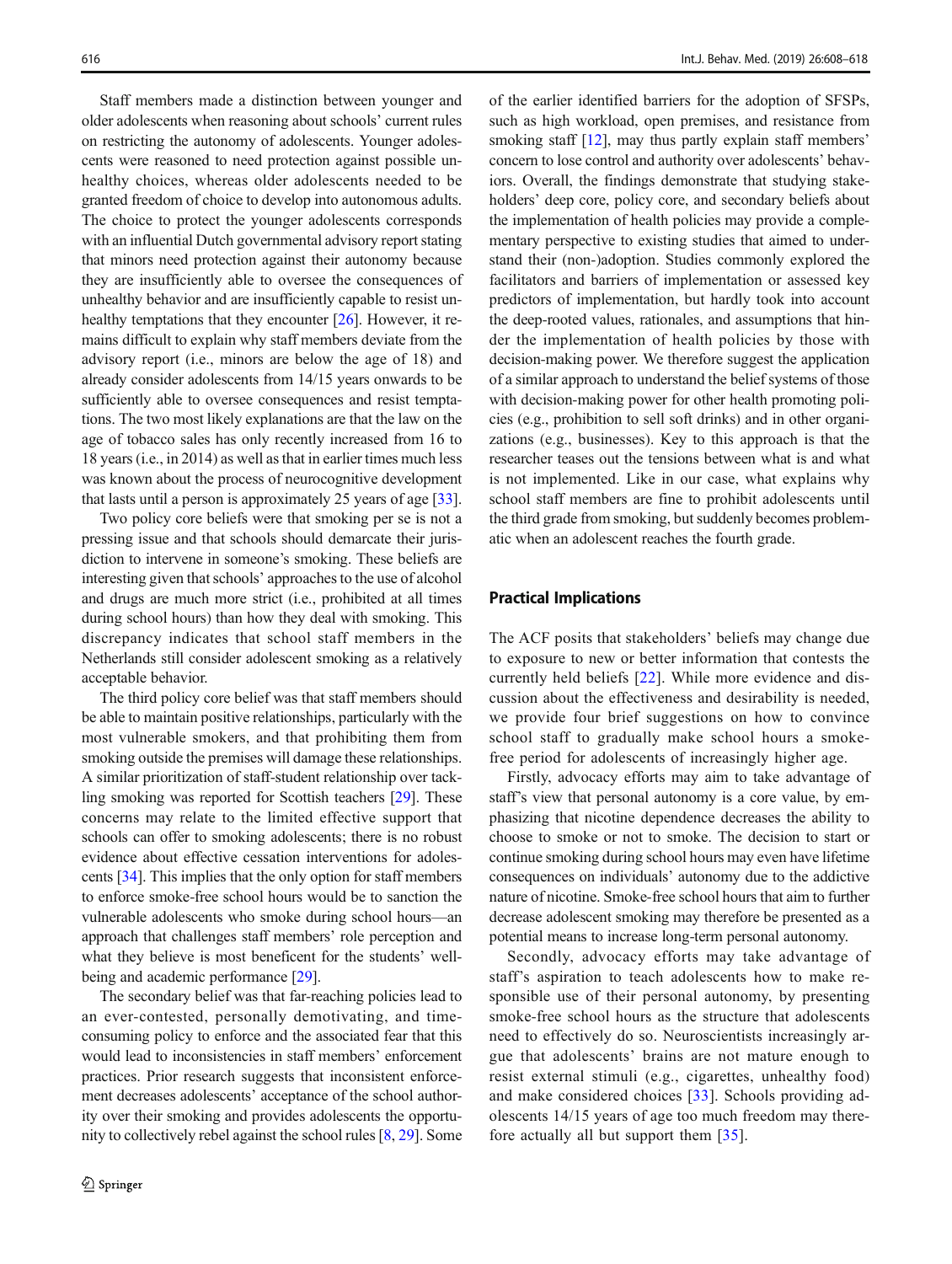<span id="page-10-0"></span>Thirdly, advocacy efforts may aim to make clear that adolescent smoking during school hours is a more pressing issue than it currently seems to be. One strategy could be, like the Swedish Teachers against Tobacco initiative [\[36](#page-11-0)], to unite likeminded staff members and support them in advocating for smoke-free school hours within their respective schools. Key advocacy arguments could be that smoking influences academic achievement [[37\]](#page-11-0) and that seeing older adolescents smoke outside the premises increases younger adolescents' likelihood to initiate smoking [6, 7].

Lastly, we urge other stakeholders to develop and/or identify effective strategies for schools to support nicotine-dependent adolescents to quit smoking, so that staff members can enforce the smoking rules by offering rule violators help instead of giving punitive sanctions. Punitive sanctions may indeed have a negative influence on the relationship between the punisher and the offender [\[38\]](#page-11-0) and even an adverse impact on the smoking behaviors of the most vulnerable adolescents [\[39](#page-11-0)].

#### **Conclusions**

Drawing on the Advocacy Coalition Framework, this paper was the first to demonstrate the deep core, policy core, and secondary beliefs explaining why school staff members refrain from implementing far-reaching smoke-free policies. The new insight derived from this approach could be used to determine how school staff can be convinced to gradually make school hours a smoke-free period for adolescents of increasingly higher age.

Funding Information This study is part of the SILNE-R project, which is funded by the European Union's Horizon 2020 research and innovation programme, under grant agreement 635056.

#### Compliance with Ethical Standards

Conflict of Interest The authors declare that they have no conflict of interest.

Members of the SILNE-R Consortium that contributed to this paper include Anu Linnansaari, Pirjo Lindfors, Arja Rimpelä (Faculty of Social Sciences, Unit of Health Sciences, Tampere University, Tampere, Finland), and Teresa Leão (National School of Public Health, NOVA University of Lisbon, Lisbon, Portugal).

Ethical Approval The issue of ethics was discussed with the schools, and together, we agreed on a protocol, including the informing of parents. The protocol was sent to the Amsterdam Medical Centre Medical Ethics Review Committee, which concluded that the Medical Research Involving Human Subjects act does not apply to this study and that therefore further approval was not required.

Informed Consent All participants were informed about the study and their right of participants in scientific research and asked for written approval.

Open Access This article is distributed under the terms of the Creative Commons Attribution 4.0 International License (http:// creativecommons.org/licenses/by/4.0/), which permits unrestricted use, distribution, and reproduction in any medium, provided you give appropriate credit to the original author(s) and the source, provide a link to the Creative Commons license, and indicate if changes were made.

#### References

- 1. Marcon A, Pesce G, Calciano L, Bellisario V, Dharmage SC, Garcia-Aymerich J, et al. Trends in smoking initiation in Europe over 40 years: a retrospective cohort study. PLoS One. 2018;13:e0201881.
- 2. Zaborskis A, Sirvyte D. Familial determinants of current smoking among adolescents of Lithuania: a cross-sectional survey 2014. BMC Public Health. 2015;15:889.
- 3. Galanti MR, Coppo A, Jonsson E, Bremberg S, Faggiano F. Antitobacco policy in schools: upcoming preventive strategy or prevention myth? A review of 31 studies. Tob Control. 2014;23:295–301.
- 4. Watts AW, Lovato CY, Card A, Manske SR. Do students' perceptions of school smoking policies influence where students smoke?: Canada's Youth Smoking Survey. Cancer Causes Control. 2010;21:2085–92.
- 5. Northrup D, Ashley MJ, Ferrence R. The Ontario ban on smoking on school property: perceived impact on smoking. Can J Public Health. 1998;89:224–8.
- 6. Lovato CY, Zeisser C, Campbell HS, Watts AW, Halpin P, Thompson M, et al. Adolescent smoking: effect of school and community characteristics. Am J Prev Med. 2010;39:507–14.
- 7. Leatherdale ST, Brown KS, Cameron R, McDonald PW. Social modeling in the school environment, student characteristics, and smoking susceptibility: a multi-level analysis. J Adolesc Health. 2005;37:330–6.
- 8. Schreuders M, Nuyts PA, van den Putte B, Kunst AE. Understanding the impact of school tobacco policies on adolescent smoking behaviour: a realist review. Soc Sci Med. 2017;183:19–27.
- 9. Croghan E, Aveyard P, Griffin C, Cheng K. The importance of social sources of cigarettes to school students. Tob Control. 2003;12:67–73.
- 10. Schreuders M, Klompmaker L, van den Putte B, Kunst AE. Adolescent smoking in secondary schools that have implemented smoke-free policies: in-depth exploration of shared smoking patterns. Int J Environ Res Public Health. 2019:16.
- 11. Kankaanpää R, Tolvanen M, Anttila J, Lahti S. Associations between schools' guidelines and pupils'smoking and sweet consumption. Community Dent Health. 2014;31:234–9.
- 12. Rozema A, Mathijssen J, Jansen M, van Oers J. Schools as smokefree zones? Barriers and facilitators to the adoption of outdoor school ground smoking bans at secondary schools. Tob Induc Dis. 2016;14:10.
- 13. Pickett W, Northrup DA, Ashley MJ. Factors influencing implementation of the legislated smoking ban on school property in Ontario. Can J Public Health. 1999;29:157–64.
- 14. Little MA, Pokhrel P, Sussman S, Rohrbach LAJPS. The process of adoption of evidence-based tobacco use prevention programs in California schools. Prev Sci. 2015;16:80–9.
- 15. Deschesnes M, Trudeau F, Kébé M. Factors influencing the adoption of a health promoting school approach in the province of Quebec, Canada. Health Educ Res. 2009;25:438–50.
- 16. Boot NM, Jansen MW, Leurs MT, de Vries N: Health promotion in Dutch secondary schools: promising collaboration between school and public health services? In Schools for health and sustainability. Springer; 2015: 113–130.